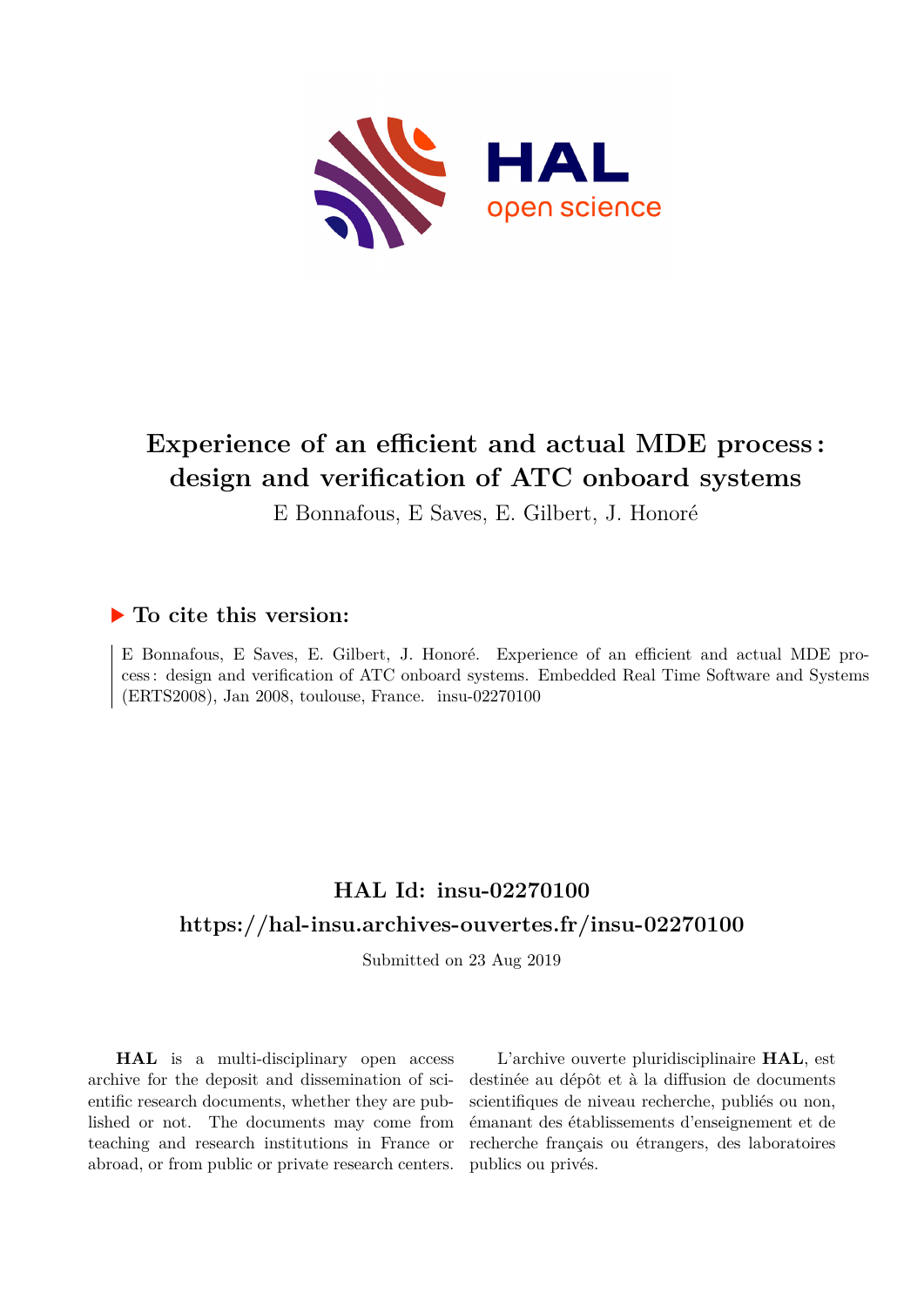## **Experience of an efficient and actual MDE process : design and verification of ATC onboard systems**

E. Bonnafous, E.Saves, E. Gilbert, J.Honoré

CS-SI - Parc de La Plaine - BP5872 - 31506 Toulouse cedex 5 {eric.bonnafous, eric.saves, eric.gilbert, julien.honore} @c-s.fr

**Abstract**: Since 2002, CS is involved in the conception and the specification of ATC systems for A320, A340, A380, A400M and A350 aircrafts. The ATC module, a ground/onboard communication system, is designed with SDL, a modelling language normalized by the ITU-T and which is described as a UML2-profile, too.

The SDL well defined semantic allows to have homogeneous code generators and model simulators: these two technics are used in the process of the ATC projects, giving to the process a very efficient productivity.

The automatic code generator generates the C code of the application. The code generator is qualified in accordance to the DO178B requirements (C level). This very strict qualification (development tool qualification) allows to highly reduce the tests effort of the ATC application.

Verifications based on tests are realized on the SDL models, through execution simulation. CS uses RTDS, a SDL Z.100 simulator developed by Pragmadev. As well as providing edition and syntax/semantic checking of SDL models, RTDS provides debugging facilities such as breakpoints and step-by-step execution at the model level and a powerful scenarios language which enables to call some directives of the simulator such as MSC generation, internal signals sending, variables printing and so on…

In order to improve the quality and effectiveness of the ATC model verification, CS has developed a set of applications that are plugged with the SDL simulator through TCP/IP, in order to interact with the system to be tested. These applications are onboard systems (FM, cockpit HMIs simulations: CDS or MCDU/DCDU) and ATC ground simulations: CPDLC, ADS, A623…). For the parts of the complete application manually coded in C code, the simulator is able to call such services using the XmlRpc protocol.

With this complete set of high level and very representative simulation, the process is able to detect and reproduce quite all problems detected very late in traditional processes.

In parallel to this actual process, some research actions are leaded in the ATC project area by CS and ENSIETA. To enhance the safety and the maturity of the ATC product, CS and ENSIETA study and develop a way to perform exhaustive verification

of ATC models requirements. The technics used is model checking; studies are focused on a way to systematically reduce the combinatory explosion, and to improve the formalism of properties to be verified. The goal is to make this technic an industrial, cost-effective, and certifiable way of verification.

**Keywords**: Model driven engineering, critical software, simulation

#### **1. Introduction**

The process described below is of interest because it has led to certification in accordance with DO-178B recommendations at criticality level C for applications used in commercial flight since the late 1990s.

These air traffic control applications can be of the utmost importance as they form part of the CNS/ATM (Communication Navigation Surveillance/ Air Traffic Management). Initially used in low density areas such as oceanic areas, they are being developed more towards surveillance in higher density areas.

Communication is one of the enlarging domain in the aeronautical context : it follows growing circulation in the air space.

ATC (for Air Traffic Control) data-link applications are dealing with communications between an Air Traffic Control Center and an aircraft. It allows manual (involving the pilot) and automatic information exchanges such as alerts, position, speed, weather, etc. ; it is used for certain route and departure clearances too. These applications can operate in ACARS (Aircraft Communication Addressing and Reporting System) or in ATN (Aeronautical Telecommunication Network) networks.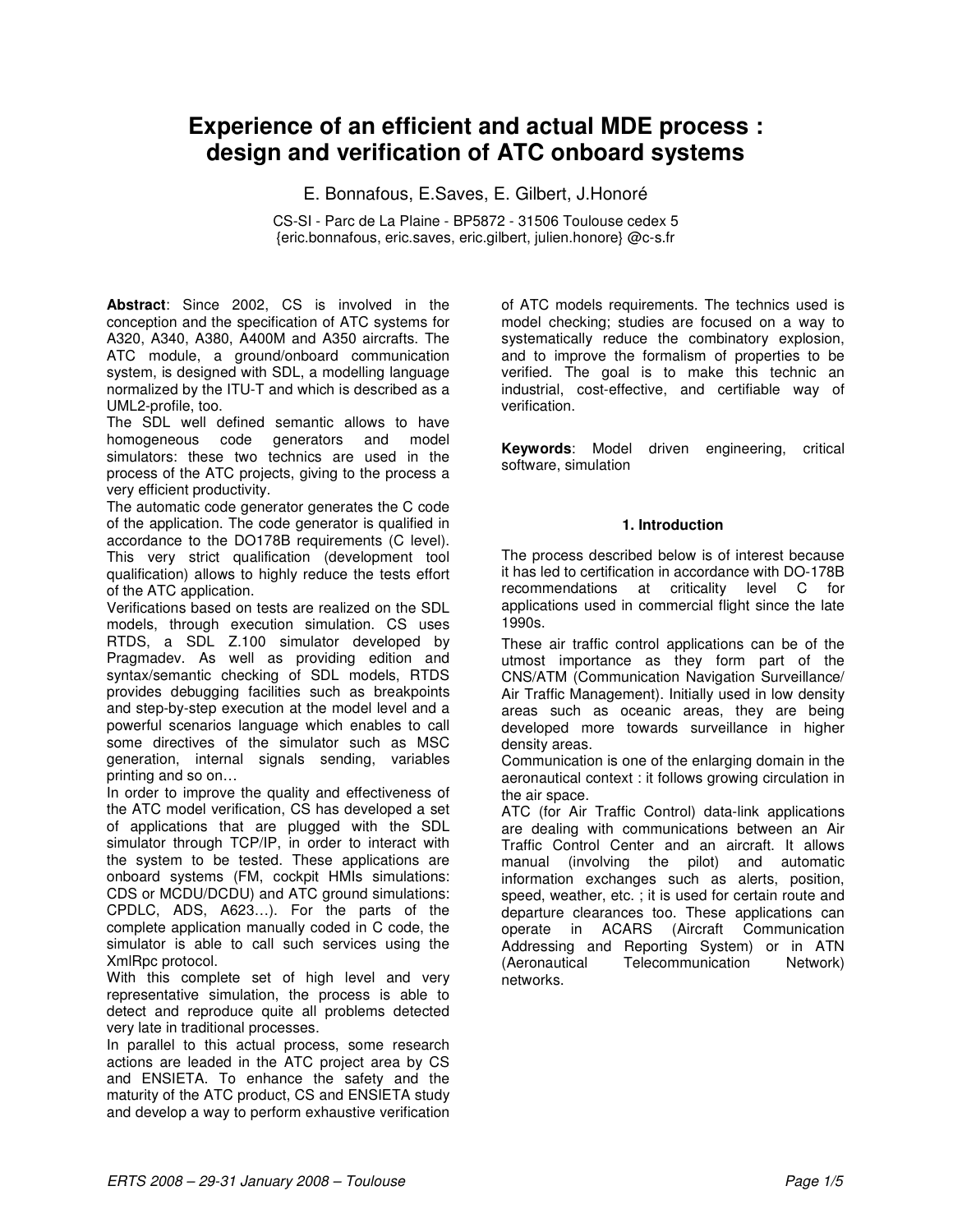

These data were obviously an influence on the main choices that define the process of development. The choice of formalism SDL (Specification and Design Language) is one of them. Indeed, the power of formalism is to specify and design applications unambiguous and driving through automatic code generation to a program true to its specifications. This aspect is crucial to any critical software development where the concept of traceability is central.

#### **2. Process overview**

#### 2.1 Development cycle overview



#### 2.2 Methodology overview

The methodology is a classical « V Cycle » methodology. At the earliest system development phases, requirements are classified. Two main sources are identified : requirements for platform definition and requirements dedicated to ATC applications. The platform is hardware dependant and support applications running and datas exchanges between those applications. Platform software and various components linked to models of the ATC applications are developed following a standard DO-178B process and conforms to level C recommendations.

The ATC applications:

- AFN (ATC Facilities Notification): sort of logon for ATC applications,
- CPDLC (Controller Pilot Data Link Communications) : automation than assists with workload management for the flight crew and the controller,
- L'ADS Automatic Dependent Surveillance : position and speed report to the ground
- L'ARINC 623 : Essentially weather information application,

are designed using SDL formalism.

SDL models obtained are identified as detailed specifications of those applications. The activity of traceability between the system and the models leads to the identification of derivated requirements. Those requirements are clearly marked out and are specifically verified. Those verifications bring credit for system certification in addition to system requirements verifications realized on target. The evidence of verification of these requirements are provided by the results of SDL model simulations.

#### **3. Development of ATC applications**

#### 3.1 MDA - SDL approach

Airbus ATC applications are based on a model driven approach, MDA. The architecture and detailed specifications are defined using the ITU-T's SDL formalism. This language is perfectly suitable as it can be used to model asynchronous objects that communicate by exchanging signals. Three types of diagrams are used in SDL:

- architecture diagrams representing the breakdown of the application into blocks and processes along with the signals exchanged between those entities;
- state-transition diagrams representing each process's internal behavior;
- MSC diagrams generated by the SDL simulator SDL, allowing all messages exchanged between the various processes to be verified.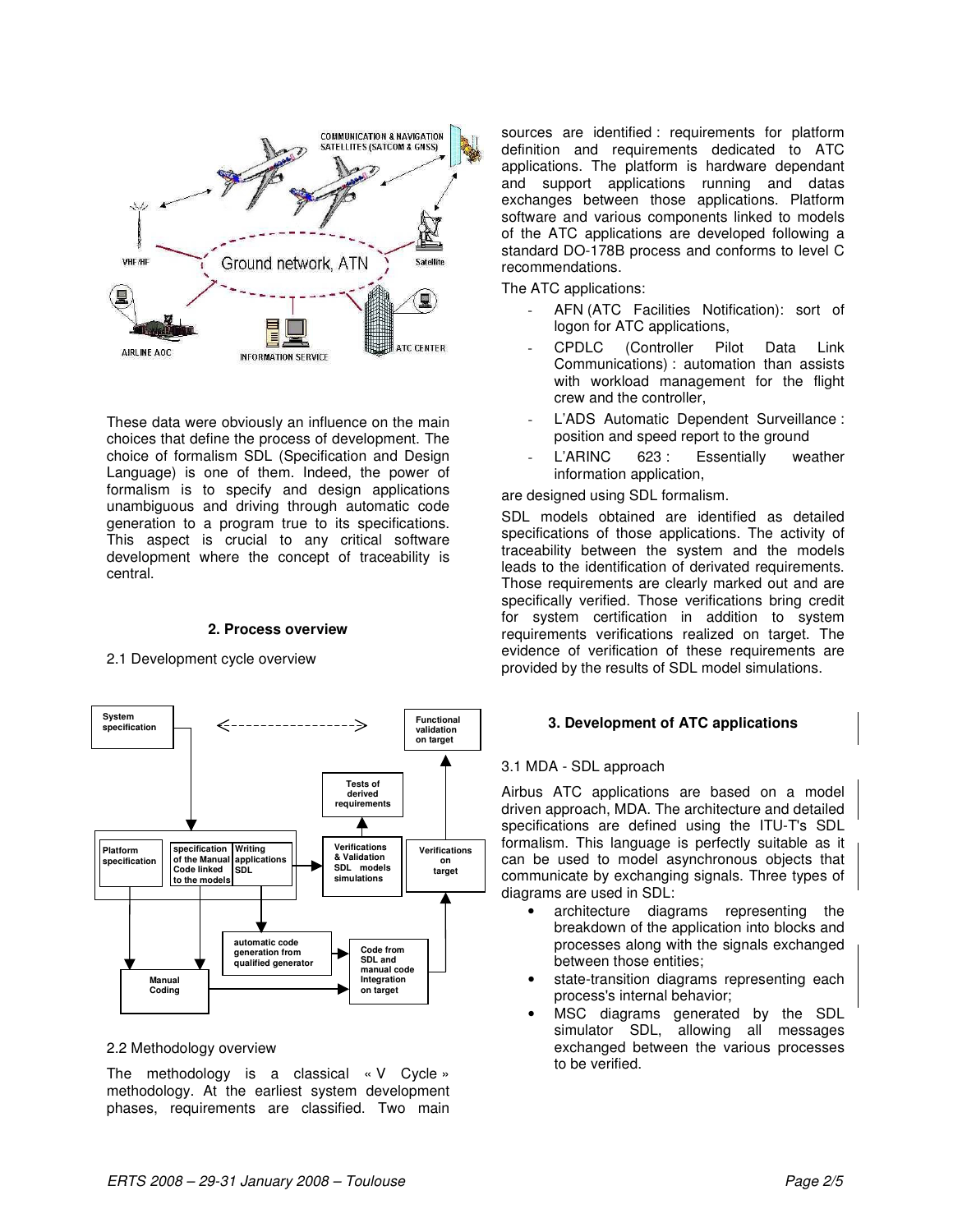

**Figure 1: SDL architecture diagram**



**Figure 2: SDL state-transition diagram**



**Figure 3: MSC diagram**

The RTDS software from Pragmadev is used for the edition and simulation of SDL models.

Using this high-level formalism avoids problems related to hardware services, process scheduling and memory allocation, etc., facilitating **faster development** and **a very high degree of responsiveness**.

#### 2.3 Automatic and qualified generation of code

The Automatic and qualified generation of code allows substantial cost savings in addition to an enhanced traceability. Indeed, the verification of automaticaly generated code is greatly reduced. There is no need of reviews of code and additional verifications of the Low Level Requirements. The specific qualified code generator has been specifically design so that hazardous mechanisms should be avoid. Special verification tools prevents from these mechanisms and brings some additional evidences useful for certification credit such as semantic controls according to special SDL design standard.

The SDL generator tool is DO-178B level C qualified.



#### 3.3 Verification

As the semantics of SDL (abstract data types, action language) are unambiguous, ATC applications can be checked by simulation. These verifications are performed on PC well before tests are conducted on the actual computer using real equipment. This is much **less expensive** and allows the functional part of the application to be verified **very early** in the development cycle.

This simulation is made possible by the use of equipment simulating the external behavior of ATC applications: HMIs in the aircraft cockpit (CDS, DCDU, MCDU), CPDLC stations for the transmission and reception of messages between ground and aircraft, etc..

This equipment is able to communicate with the SDL simulator. The model is simulated by sending signals and reacting to signals output from the simulator (HMI updates, sending of automatic replies, etc.).

The simulator can also call configurable external operators that simulate hardware services, enabling the carrying out of certain degraded mode tests that are difficult to implement on the end product.

In addition, by close co-operation with Pragmadev, the supplier of the SDL RTDS simulator, developments have been integrated in the package in order to come closer to the actual behavior observed on the target computer. For example, the simulator now includes an option allowing internal signals to be consumed before external signals (i.e. signals from the environment).

Using this complete simulation workstation (customized simulator, HMIs, external stations and operators), extremely good **representativeness** can be achieved in the simulations performed.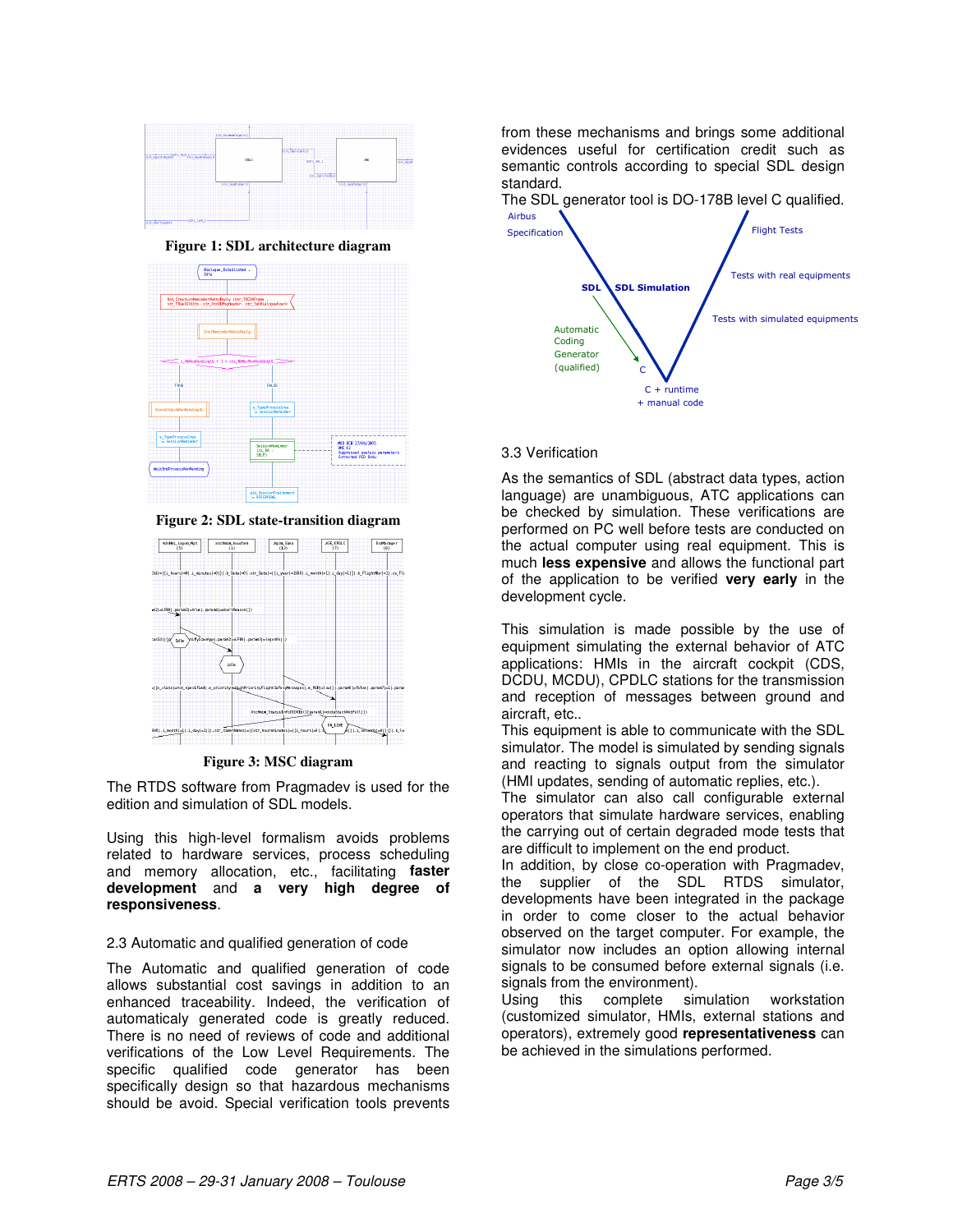

#### **3. History of the process improvement**

#### 3.1 Starting point

In 2002, CS started producing A380 ATC systems on the basis of work already carried out on site in the AIRBUS design office. Regarding the reply to the call for tender, one of AIRBUS's main requirements for potential suppliers was to improve the process. This mainly concerned test phases and activity traceability.

#### 3.2 Improving the verification process

In general, the first phase for CS consisted in integrating the specific field and assessing the existing processes. The firm's experience in flat-fee management services was one of its most important assets in order to successfully optimize this process.

The two main improvements were made in traceability and test methodologies.

As regards traceability, CS implemented a software solution based on Reqtify, increasing the level of detail of traceability. As a result, the certification audit demonstrated a satisfactory level.

An overall strategy was adopted for the tests, as shown in the following diagram.

In terms of architecture, ATC systems are made up of six high-level blocks, each of which represents a specific function. Four of these are ATC-specific functions and two are servers.

The tests fall into the following categories:

- Single-application tests: The function is tested independently. The boundaries are blocked off around the function's perimeter.
- When the applications have been validated, integration tests are implemented with the aim of validating pairs of communicating functions in client-server mode.
- Then, "multi-application" tests covering all functions are performed.

CS then also defined a methodology for the performance and passing of certification tests.

CS automated these tests, reducing the number of certification test cycles.

The process was then further improved, the singleapplication tests being close to certification tests.

The process is still developing. The formalization of single-application and certification tests has been enhanced. Like debugging tests, simulation tests are no longer formalized.

Multi-application tests have been completed from the functional point of view and provide the end customer with a basis for customer acceptance tests.

#### **5. Certification process**

CRI-F22 tests are among the tests required for the **certification** of ATC applications and servers.

Some of these tests are performed on the **CS simulation** workshop in single-application mode (application/server isolated from other applications/servers) and cover:

- all the requirements specified in DFD (Derived Functions Document),

- functional requirements of specifications that AIRBUS laboratory test facilities cannot cover.